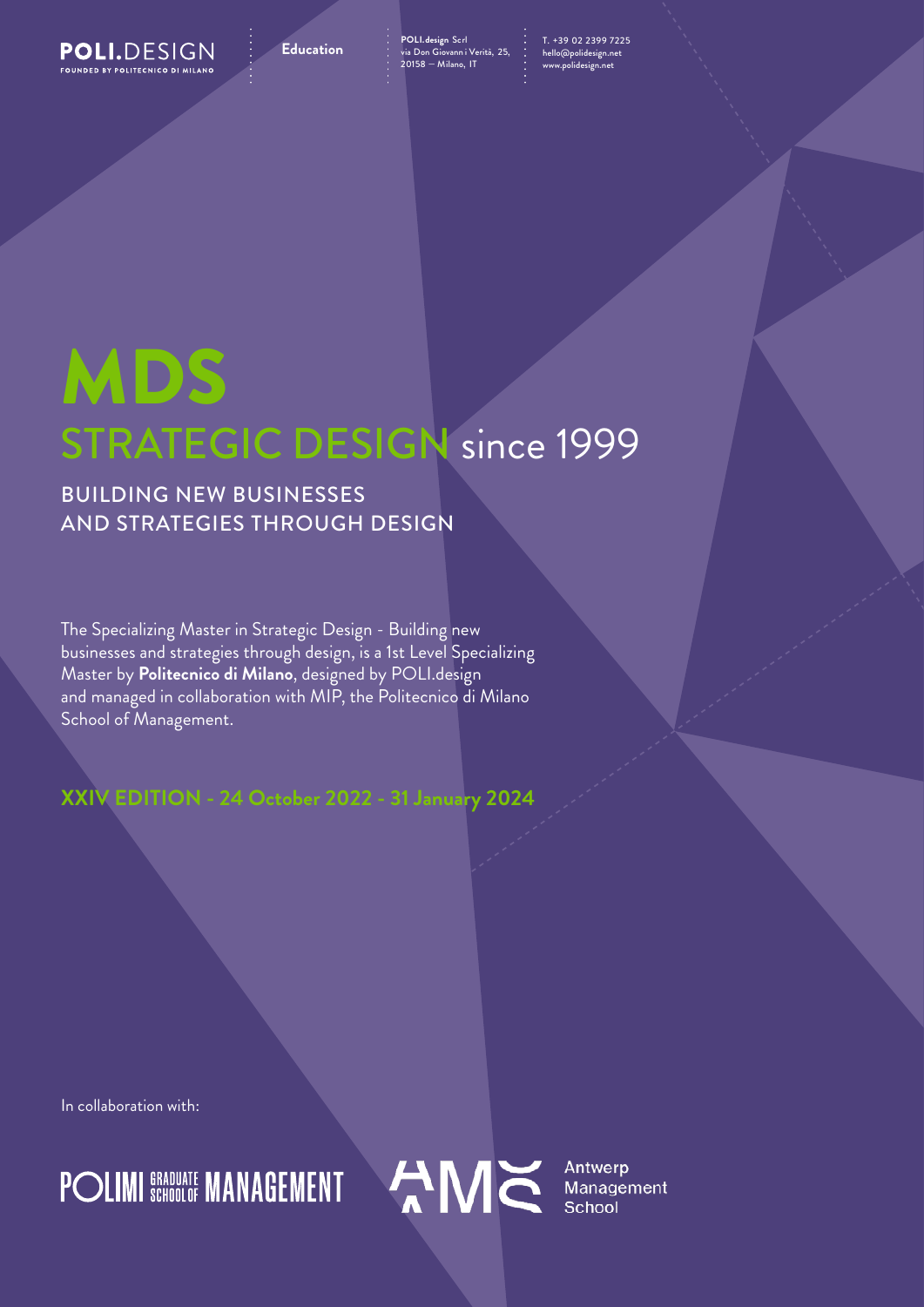

# MDS STRATEGIC DESIGN since 1999

BUILDING NEW BUSINESSES AND STRATEGIES THROUGH DESIGN

### **INTRODUCTION TO STRATEGIC DESIGN**

Strategic Design is a design activity that concerns the Product Service System, i.e. the integrated body of products, services and communication strategies that either an actor or a network of actors (companies, institutions, non profit organizations, etc.) generate and develop to create value. It is often claimed that technological innovation, cultural and economical globalization, and the transition to environmental sustainability generate problems and opportunities. It is also repeatedly stated that the possibility to avoid the former and to exploit the latter requires the development of three core skills: visioning, sensing innovation and creating solutions embedded

in new business models. It calls for the ability to design products and services whose success today anticipates what will be, or may have to be, the norm of tomorrow.

## **A PROFESSIONAL CAREER AT THE FRONTIER BETWEEN DESIGN & MANAGEMENT**

The Specializing Master in Strategic Design is aimed at young graduetes that experiences a first job who wish to start or redirect their professional careers at the frontier between design, management and innovation. It is specifically oriented to young designers who wish

to learn and appraise innovation management and business administration skills, and young professionals and managers interested in understanding the culture and work practices of how design determines business strategies.

Graduates from previous editions of the Specializing Master in Strategic Design have found employment in two main areas: as specialists in Marketing and Innovation (marketing directors, R&D managers, industrial designers, product/service and brand developers) and in Innovation Design Management (as design managers, design directors, project managers, product managers, retail managers, brand managers and Product Service System innovation consultants). Moreover different students launched their own design based new ventures.

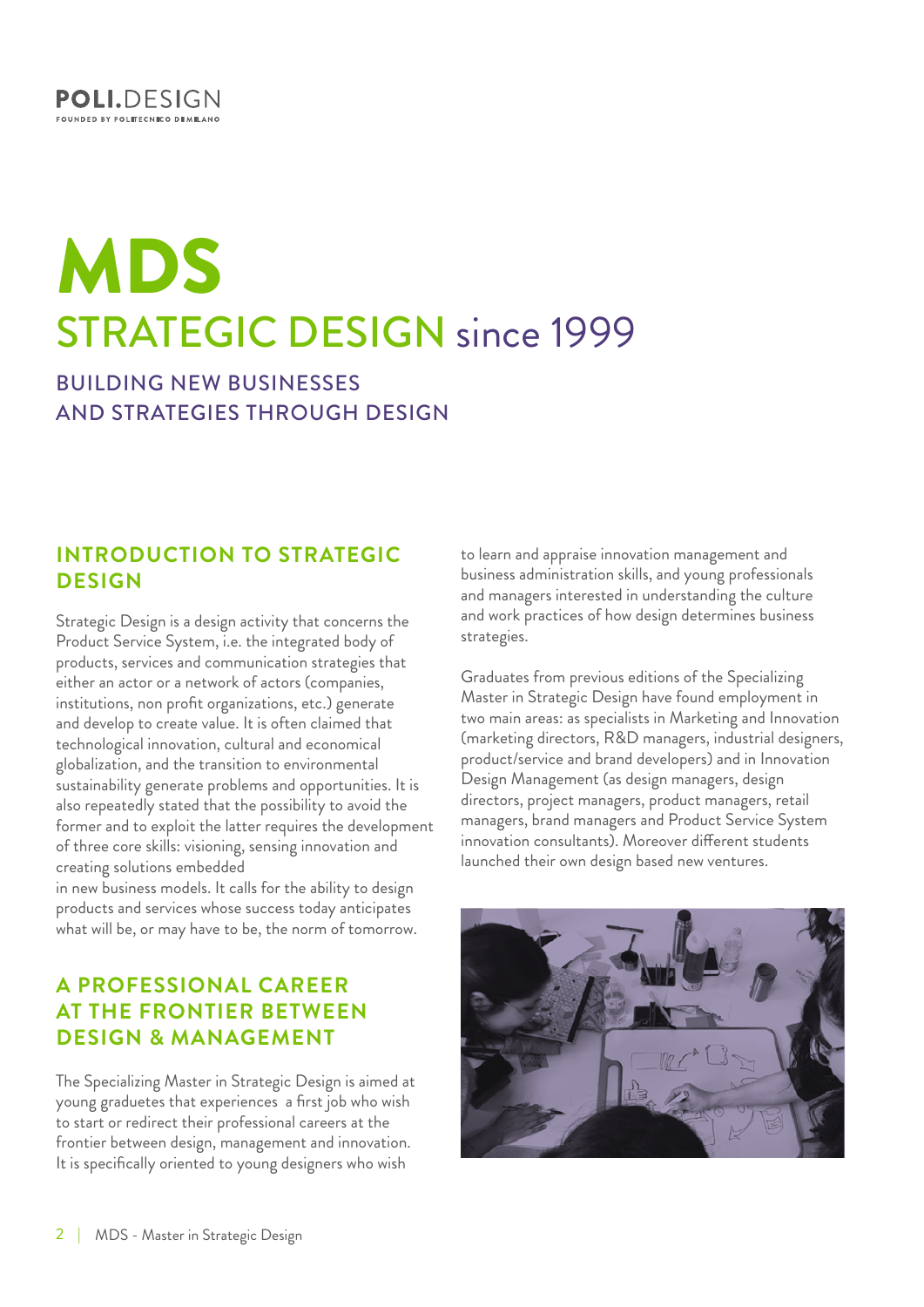The educational objective of the Specializing Master is to build a specific competence and qualified professionalism in strategic design issues and in the innovation and design of the product system. Its particular purpose is to train professionals in the integration of product, service and communication components.

The Specializing Master programme seeks to: • develop strategic planning skills in terms of problemsetting and problem-solving;

- develop personal entrepreneurship aptitude;
- develop complexity management skills;
- develop competencies to generate corporate visions;
- acquire management skills for strategic design projects;
- acquire the necessary tools to communicate strategic design projects.



## **BEING A STRATEGIC DESIGNER MEANS:**

| • AUGMENTING THE INNOVATION OPTIONS SPACE.                 |
|------------------------------------------------------------|
| • PROVIDING GOOD QUESTIONS. GOOD ANSWERS FOLLOW            |
| • REFRAMING THE WIDESPREAD SOLID BELIEFS.                  |
| . UNVEILING THE BLACK SIDE OF TECHNOLOGIES.                |
| . VISUALIZING THE UNVISUALIZED KNOWLEDGE.                  |
| • SEARCHING FOR SOCIAL ASPECTS IN BUSINESS CONCEPTS.       |
| • SEARCHING FOR BUSINESS ASPECTS IN SOCIAL CONCEPTS.       |
| • DESIGNING PRODUCTS WITH A SERVICE PERSPECTIVE.           |
| • DESIGNING SERVICES WITH A PRODUCT PERSPECTIVE.           |
| • LEARNING FROM THE EDGE OF WEAK POSSIBILITIES.            |
| • ASSUMING DESIGN DECISIONS ACKNOWLEDGING BUSINESS EFFECTS |
| • SEEING DESIGN FROM AN ENTREPRENEURIAL PERSPECTIVE.       |

## **OBJECTIVES A FINE MIX OF THEORY AND PRACTICE**

Training designers to transform ideas into reality





## **DIDACTIC SPIRIT**

The programme seeks to equip students with the skills and abilities that will allow them to identify and interpret company values and product offerings, orientating them according to new models of innovation and development. It also seeks to generate the managerial skills necessary for

the development of Product Service Systems that will support these companies in developing sustainable competitive advantages that will make the difference in tomorrow's market. This key concepts, defined as the 4S of Strategic Design, are System, Society, Sustainability and Seduction:

System / The programme offers methods and tools that foster the ability to identify, decipher and reinterpret factors determining the structure of business models and their underlying value chains, in order to offer companies innovative, systemic solutions for product system innovation.

Society / The Specializing Master follows a user-centered,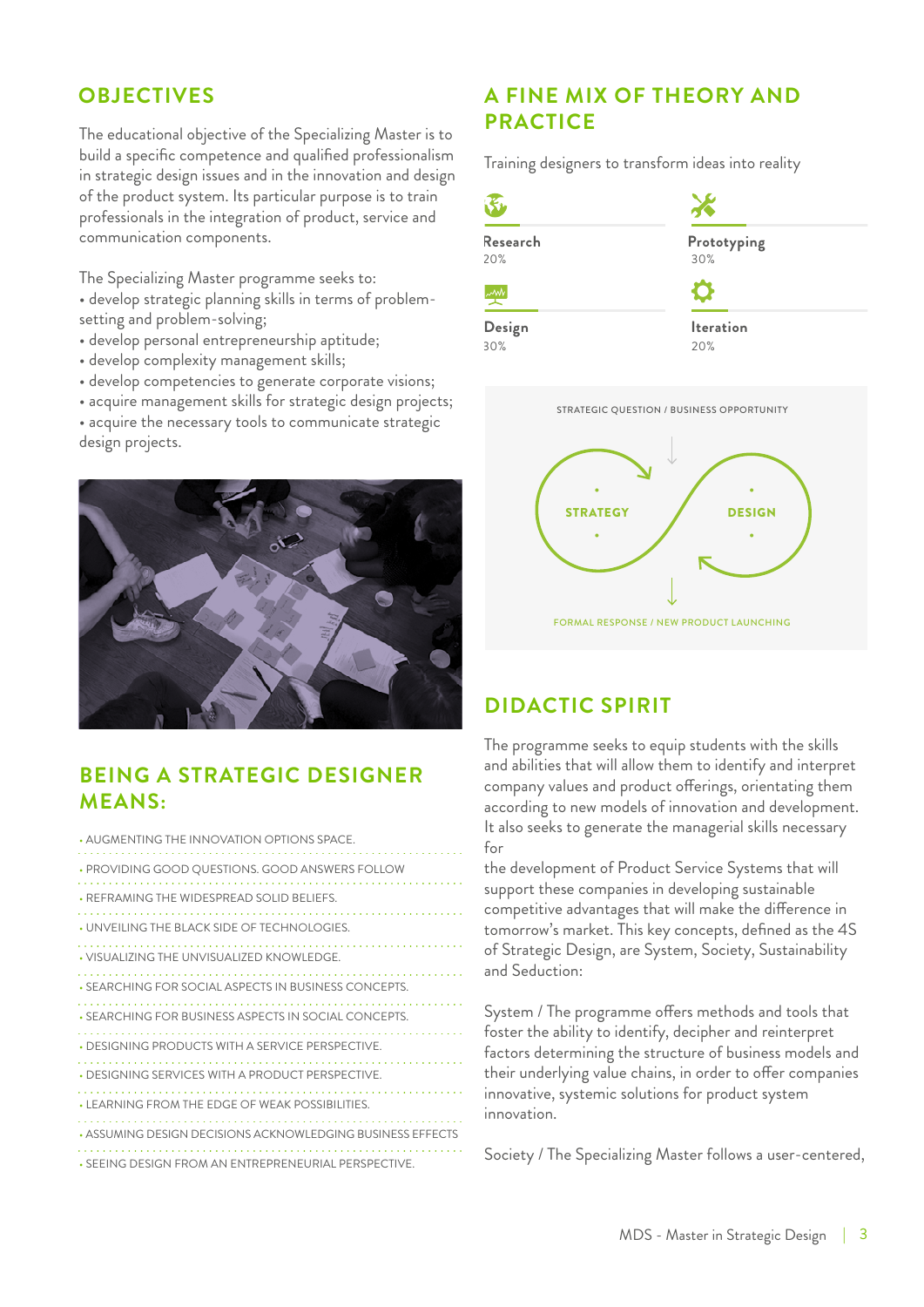context-based approach to Product Service System innovation in order to improve the collective quality of life and interpret the needs of the socio-economic context. Sustainability / No form of innovation is truly strategic unless it is sustainable. The programme draws on our consolidated expertise in developing sustainable solutions.

Seduction / The Specializing Master offers the necessary tools and methods to work on the aesthetic and experiential appeal of the Product Service System so as to develop innovative, captivating communication strategies capable of expressing its underlying values.

#### **DESIGN AREA**

*These modules explore different topics and draw upon several kind of expertise needed to work on open ended problems and take an active stance in problem formulation.*

#### **Trend forecasting**

A research method which belongs to the family of market research methodologies. It is aimed at investigating: the Social change by focusing on the behaviors of trend setters, lead users and creative communities, the New lifestyles and innovative aesthetic languages and emerging consumer trends and innovative customer experiences.

#### **History of Italian Design**

A complete overview of the cultural roots of Italian design showing how different traits are nowadays current and updated (spirit of entrepreneurship, the innovation as a cultural act, the product innovation related to the change of meaning, the observation of user-context).

#### **Product Service System**

A deep investigation on how design becomes strategic tying the brand identity with the product features and the distributive strategy.

#### **Service Design**

The modules transfer the design tools related to development and the innovation of a service. A deep attention is dedicated to the service 'tangibilization'.

#### **Social Innovation**

**T**he notions of holistic design, radical and systemic change, sustainability, service logic, functional economy, efficiency and sufficiency will be introduced and discussed with regards to the elements characterising a Product Service System.

#### **Design Thinking by Doing**

This module is designed to show how to learn, play and experiment with the skills of a design thinker: Empathy, meaning, symphony, play, story and design. You will play with different tools and experience the power of human centered design, iteration, thinking with your hands and giving and receiving feedback.

#### **Design Method Gym**

A Design Method Gym is a practical learning experience, rooted in discipline, which accelerates the paths of interpretation and development of the design briefs, data, intuitions technological, semantic and human resources that each design path uses.

#### **MANAGEMENT AREAS**

*A range of integrated modules that address the requirements of strategic management, enabling students to appraise the factors which impact on innovation and its development.*

#### **Strategic Management**

The present module is designed to provide students with a basic understanding of the concepts of strategy, strategic decision, strategic innovation and disruptive innovation and to illustrate how they are connected with competitive advantage and value creation in companies.

#### **Marketing**

The present modules transfer the main concepts about the marketing process, marketing organization and marketing analytical tools. A particular attention is dedicated to the 4P orchestration and to the innovation perspective based on marketing paradigm.

#### **Technology Management**

The present modules transfer the concept of technology adoption as a source of competitive advantage. A specific attention is dedicated to technology driven competition, and to the concepts of complementary assets and network externalities.

#### **Project Management**

The present modules transfer the basics related to project management as a process of resource allocation and goal setting. Specific attention is dedicated to the differences of project management in big and medium companies and in environments characterized by low or high innovation pace.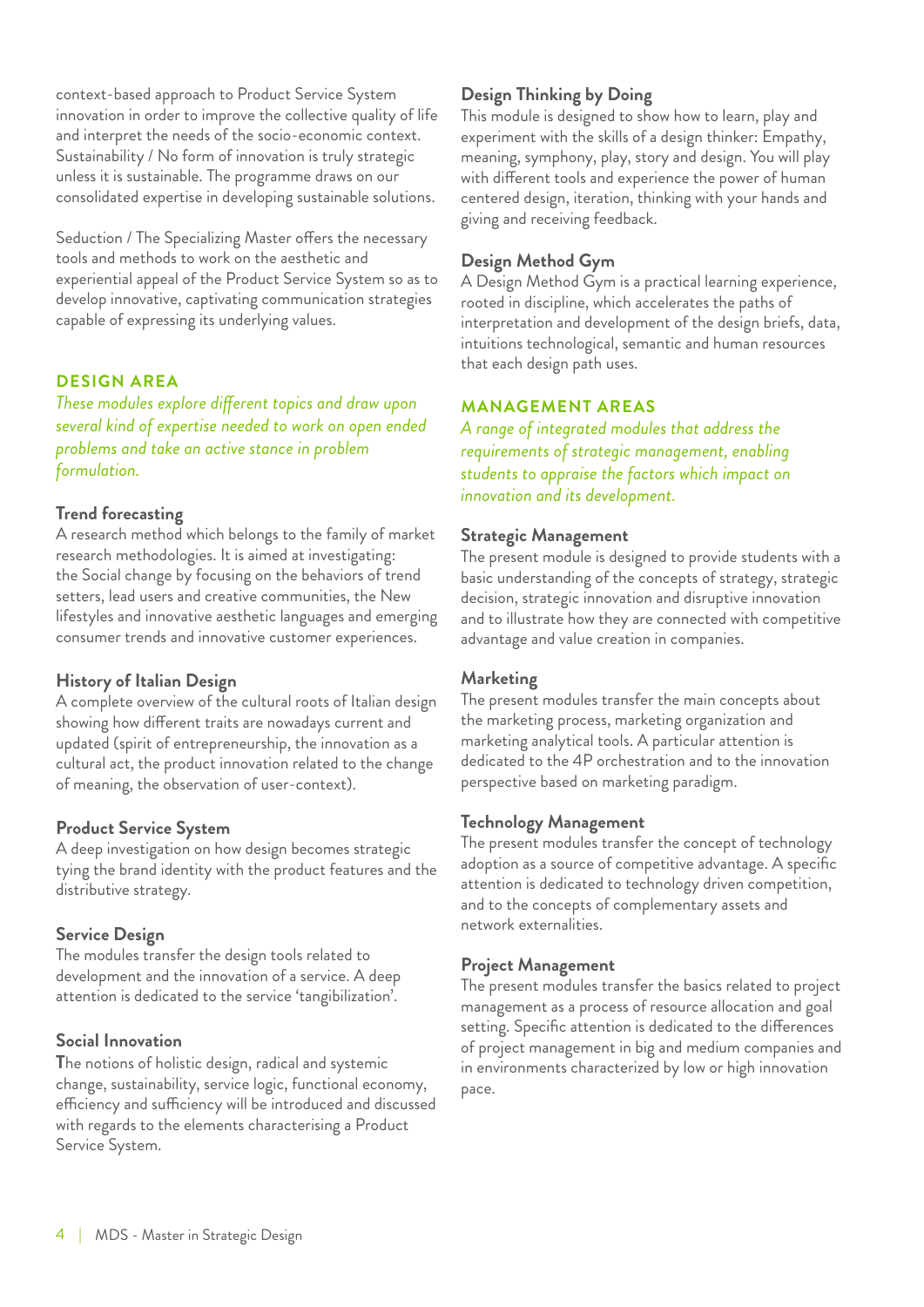#### **Entrepreneurship and Startup Development**

The present modules transfer the concepts related to the roots of entrepreneurial activity, the personal traits of entrepreneur, the startup genesis, the lean start up.

#### **INTERSECTION AREAS**

*These modules explore different topics at the overlapping between design and management where the former shapes the old managerial science toward new paradigms of innovation, the latter augments the grounding and systemic capability of design.*

#### **Innovation Management**

Innovation is a way to achieve a competitive advantage. Specifically great attention is addressed to the barriers to innovate, to the set of advantages/disadvantages pertaining innovation, and to closed/open innovation paradigms. A specific focus is centered on Design-Driven innovation.

#### **Strategic Design**

These modules explore different design related topics and draw upon several kind of expertise needed to work on open ended problems and take an active stance in problem formulation and strategic proposition.

#### **Design Management**

The course will focus on the engaging and the management of the array of designers. Specifically the modules show the main tradeoffs related to divergent design management options.

#### **Business modeling**

The course leverages extensively on activity-based learning method, where students will directly experience business model design and innovation process by taking both perspectives of a startup – looking for a business model – and incumbent company – in need of business model renewal.

#### **EMPOWERMENT AND SOFT SKILLS DEVELOPEMENT AREA**

*The empowerment program will help to foster soft skills, for both personal and professional development. The purpose of these modules is to increase autonomy, self-determination and communication skills, to enable students to achieve their professional goals.*

#### **Intercultural Integration**

The course is designed to develop a broader range of strategies to deal with cultural diversity, turning differences into an asset and to accelerate cultural integration in a team context with distributed leadership. Cultural diversities can be an asset in an intercultural context, leading to creative solutions.

#### **Empowerment**

The empowerment is used to increase the degree of autonomy and self-determination of all students in order to enable them to represent their interests in a responsible and self-determined way. The course incorporates basic notion of coaching, start-up empowering to prepare students to align their skills to their future professional career.

#### **Pitch & Presentation Strategies**

The main goal of the course is to teach how to give voice to personal ideas in order to have a real impact on the audience through an efficient structure of communication. Delivering a successful presentation means talking to the heart of people, inspiring their minds in the short timings you are allowed.

#### **Creativity & Team Management**

This course is designed to allow the participants to develop an understanding of basic dynamics of leading creativity in teams, in the context of organizations. In doing so, the course adopts an experiential approach, engaging the student actively in the learning process.

#### **Strategic Storytelling & Contents narratives**

The course is designed to teach the students how to apply a semiotic analysis to the visual landscape; to introduce the basic rules of storytelling and storytelling for business and to offer the students a chance to apply what they've learned in a personal presentation.

#### **Portfolio Empowerment**

The course is intended to allow participants to define and develop their own portfolio: a tailor-made communication project that contains project and communicate specific skills and competences. The lecture is designed to acquire the knowledges to design a portfolio; to acquire the ability to define and communicate their own skills and to realize a professional portfolio.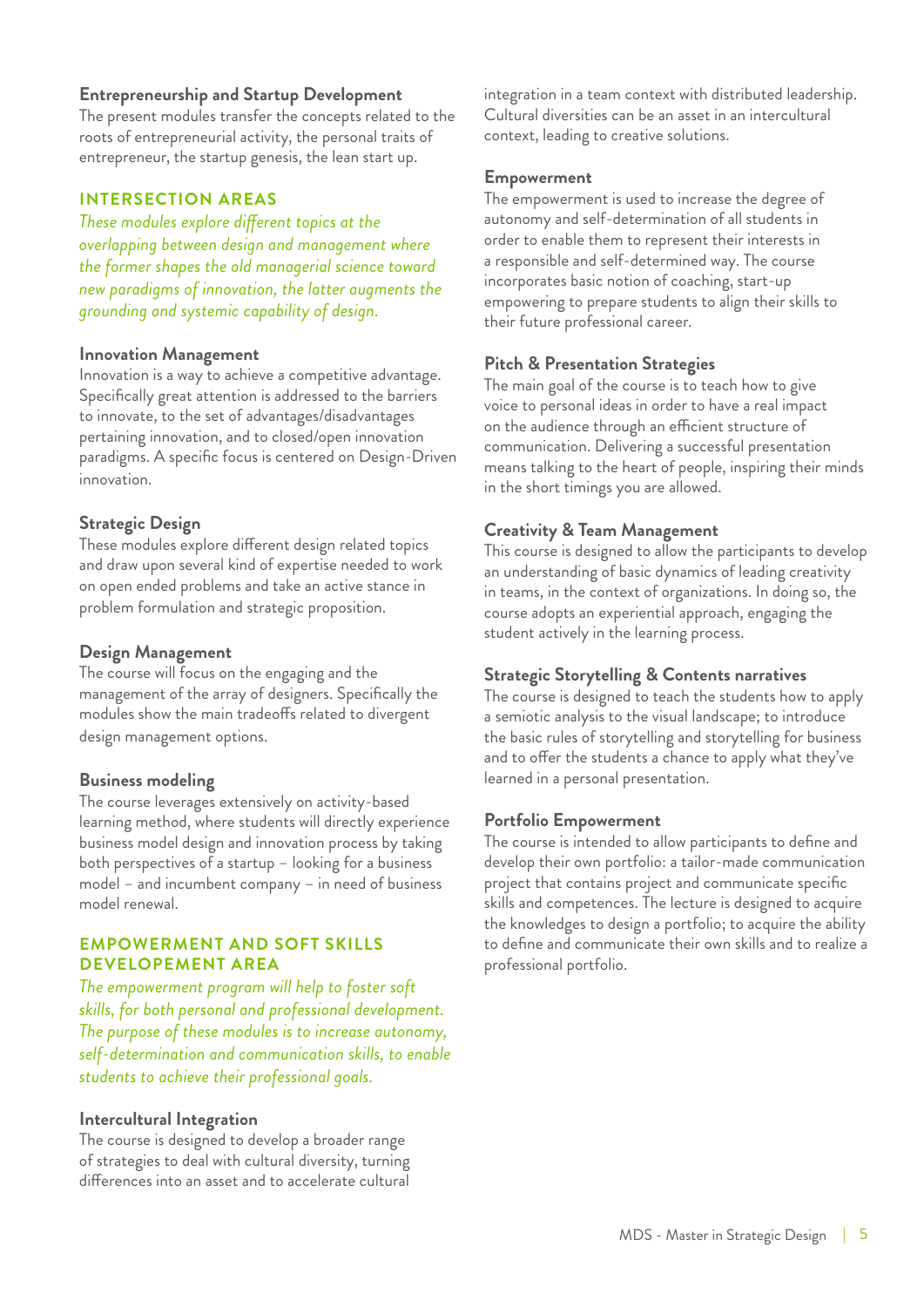## **DESIGN INTENSIVE WORKSHOP**

*These workshops are «project-based learning» activities to apply specific tools and methodologies centered on cutting-edge topics. Students learn how emerging challenges require a new kind of design thinking.*

#### **Disruptive Innovation in AI & Big Data**

The workshop is designed to discover how AI can improve efficiencies, provide customer insights, and generate new product ideas, to develop a deep and jargon-free understanding of AI and machine learning concepts and to gain exposure to applications across functional areas by learning about trends emerging from the rise of frontier tech.

#### **Design for Circular Economy**

The circular economy is a new economic system that the European Community embraced, aimed at eliminating waste and promoting the continual use of resources in a virtually endless cycle. During this workshop students will understand how to change the designer's mindset to work within planet's boundaries.





#### **Design for User Experience**

Theory and practice are combined during the course in order to clarify the core focus and value of UX design in the market, how it's applied in the development and execution of product and service ideas and its relationship with other roles and disciplines.

### **Data-driven Marketing**

Students will be trained to identify the role of data in improving the different marketing activities: analysis and prediction of demand, segmentation and targeting of the customer base, definition of customer relationship policies, management of experiences, enforcement of commercial and communication plans.



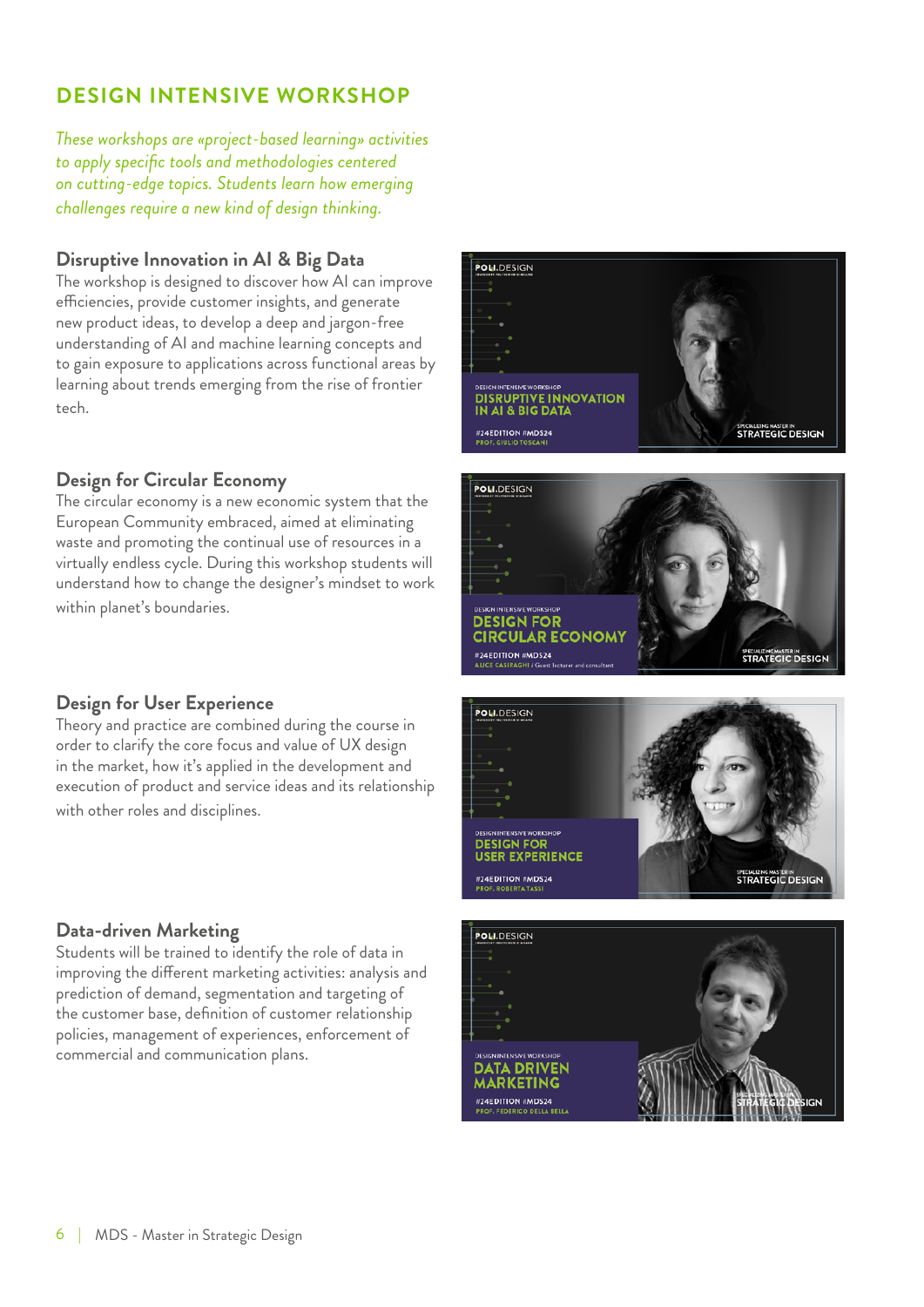#### **BUSINESS DESIGN WORKSHOP**

#### In partnership with **Antwerp Management School**

#### **Enrich business scenarios through design**

Business Design Workshop is a learning environment where students meet big corporations and SMEs to develop future innovation trajectories and molding their growth. MDS students jointly with Master in Innovation and Entrepreneurship of Antwerp Management School students will provide innovative solutions to the companies strategic briefs. The workshop is jointly run in Politecnico di Milan and in Antwerp Management School.

## **ADDITIONAL INFORMATION TARGET**

#### **Timing**

24 October 2022 - 31 January 2024 Attendance is mandatory for at least 75% of the programme activities.

#### **Language**

The Specializing Master is entirely taught in English.

#### **Place**

The MDS programme will take place at POLI.design, via Don Giovanni Verità 25, Milano, Campus Bovisa.

#### **Fees**

The Specializing Master in Strategic Design costs €14.500,00 VAT free, according to Italian law, Art. 10 Dpr 633/72. The cost of enrollment in the Specializing Master entitles to deduct tax of 19% as falling under "university specialization courses".

#### **Application**

Required documents:

- Application form duly filled out in all its parts
- Updated Curriculum Vitae;
- Motivation letter;
- Portfolio (not mandatory for candidates not having
- a background in Design or Architecture);

• Copy of the academic certificate to certificate detailing the marks obtained for each examination, or the Diploma Supplement;

• A copy of the student's identity document.

The selection process includes: a) a long-distance test (candidates are note required to take the exam in Milan), b) a firts motivational interview via Skype. The faculty might request an additional interview to complete the evaluation process, either in person or by phone. The appointment for Skype interview will be fixed in agreement with the Coordination and Training Office. Candidates who wish to apply to the Specializing Master in Strategic Design should click on this **[link](https://www.polidesign.net/en/member-login/?candidatura&redirect_to=https://www.polidesign.net/en/candidatura/?courseID=POLID_5fce35d54a7bd)**.



The Specializing Master is reserved to candidates with a University Diploma or a Bachelor or a Master of Science in Engineering, Architecture, Industrial design, Economics, Social and human sciences, that have gained a certain degree of work experience and who intend on enriching their professional careers by working on the border between the design and management fields.

#### **Age clusters**



### **Student profiles**